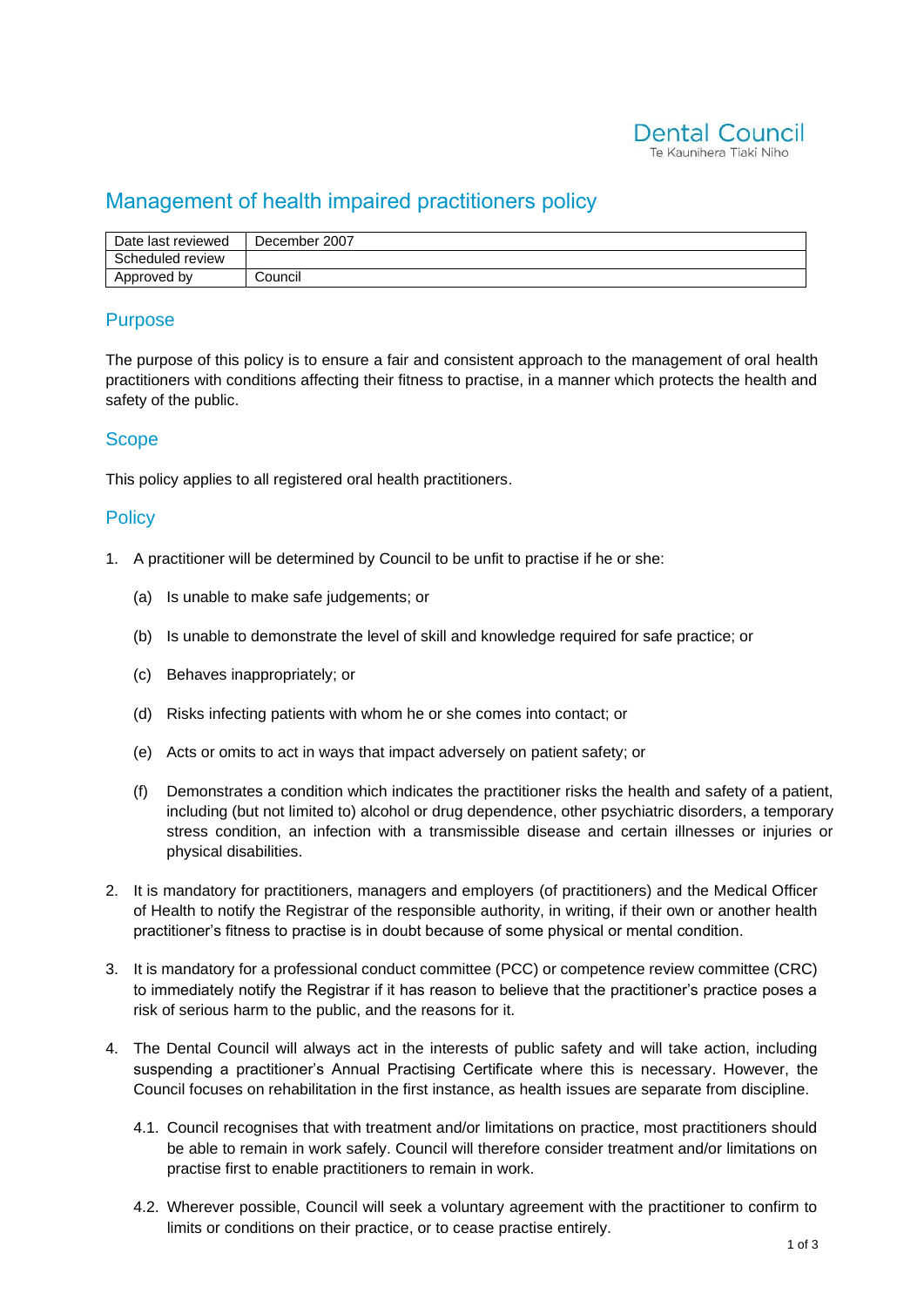### How the Dental Council responds

The Health Practitioners Competence Assurance Act ("the Act") provides a range of mechanisms for management of oral health practitioners with conditions affecting their fitness to practise.

Council acts immediately upon receiving information. The Registrar or Professional Standards will contact the practitioner and the Council will then evaluate the concern. The Council takes advice from a common medical practitioner, and expert medical or legal advisors as required.

The practitioner may be required to be assessed by a medical practitioner appointed by the Council. If required, this examination is compulsory and will be at the Council's expense.

Council and the practitioner will receive a copy of the medical practitioner's report. The practitioner will be given a reasonable opportunity to make written submissions and/or be heard on the matter, either personally or by his or her representative.

Council will consider the practitioner's fitness to practise at a physical or teleconference meeting. The practitioner is entitled to make a submission and present this in person at the meeting, with a support person if desired.

- 1. If Council determines that the practitioner is impaired, Council will generally decide on one of the following courses of action available under the Act to protect public safety:
	- (a) Seek the practitioner's agreement to cease practise or to confirm to limitations on their practise;
	- (b) Order an interim suspension of a practitioner's Annual Practising Certificate or inclusion of conditions on the practitioner's scope of practice. The conditions and/or suspension may be for a period of up to 20 working days and can be extended for a further 20 working days;
	- (c) Place conditions on the practitioner's scope of practice relevant to their condition;
	- (d) To suspend the practitioner while treatment is carried out.

The usual outcome is a voluntary agreement with the practitioner, underpinned by the acknowledgement that a breach may result in conditions on or suspension of practice.

Voluntary agreements or conditions on practice

A typical programme for managing a health impaired practitioner might include some or all of the following:

- (a) Limit the practitioner's practise to certain procedures and/or locations;
- (b) Require the practitioner's practise to be supervised;
- (c) Require the practitioner to inform work colleagues about the relevant health issues;
- (d) Require the practitioner to undergo therapy;
- (e) Carry out random urine and occasional blood testing to check for the presence of drugs or alcohol;
- (f) Require the practitioner's own general practitioner to provide regular supervision;
- (g) Impose prescribing restrictions;
- (h) Require the practitioner to attend peer support groups such as Alcoholics Anonymous and Narcotics Anonymous;